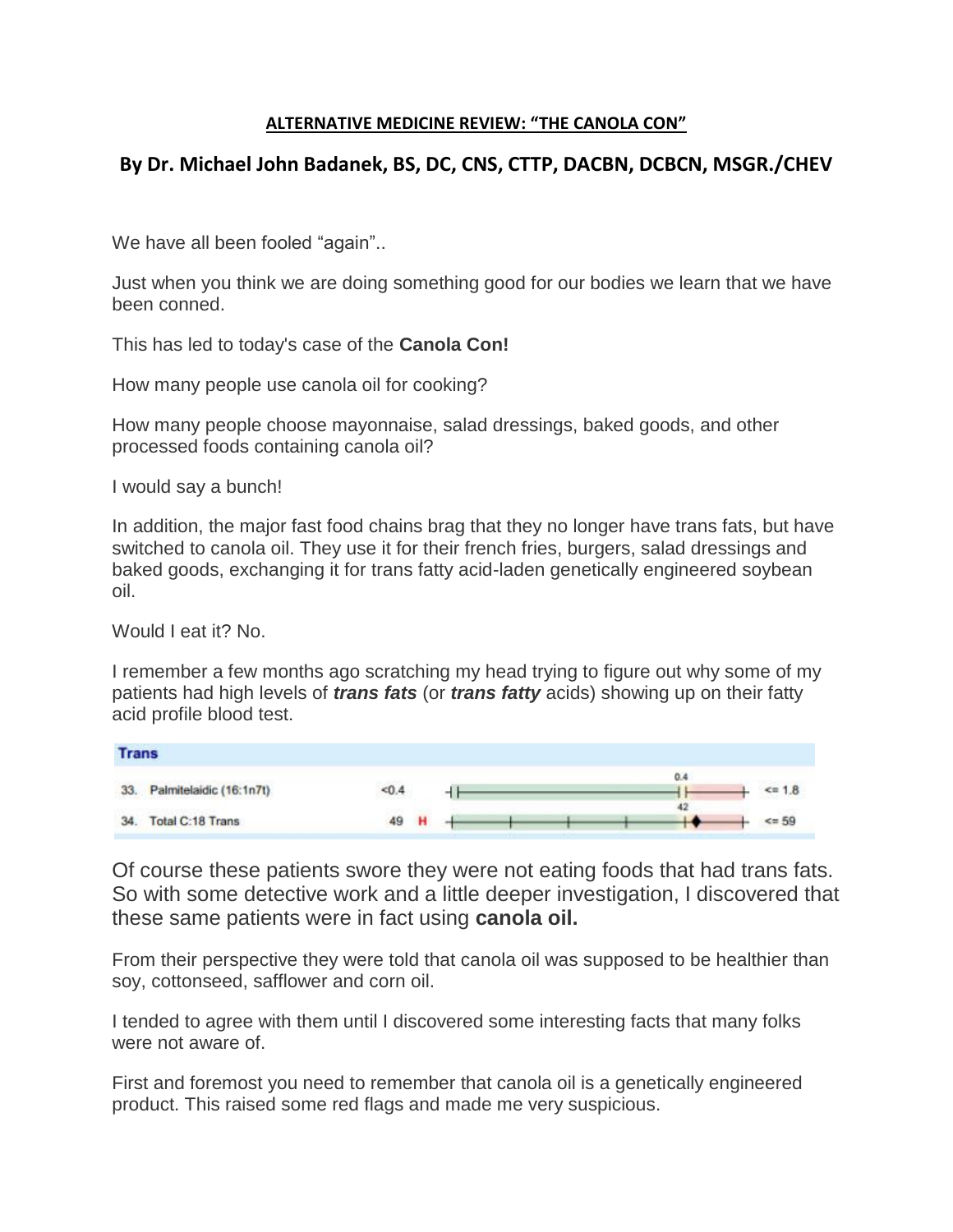Have you ever seen a canola plant?

Of course not!

Believe it or not, from a molecular biochemical position canola oil actually has **higher levels of trans fatty acids** than the soybean and the other vegetable oils I mentioned above.

So you may be thinking, why are there more trans fatty acids in canola oil than in soybean oil and the other toxic oils?

The reason is because canola oil has a higher level of omega-3 oils. So in order to make that bottle last on a shelf, plus be able to withstand high heat cooking, you need over a dozen chemical stages to process canola into an oil that will not go rancid. These processes include not only hydrogenation but deodorization of the omega-3. This process can form as much as **40% trans fatty acids in canola,** even more than soybean oil.

The following have been directly attributed to the canola con:

- Canola depletes vitamin E which will impact chronic diseases like heart, cancer, Alzheimer's, and diabetes.
- Canola increases the rigidity of membranes (which is a major aging factor and trigger for degenerative diseases like diabetes).
- Canola has the potential to damage hearts creating fibrosis impairing the action of vitamin E (crucial in inflammation).
- In human studies there was an increase in lung cancers as well as heart damage.
- Canola has been found to shorten the lifespan of animals and in others it lowers the platelet count and increases the size of the platelet cells.
- Daily canola oil raised the triglycerides a staggering 47%.

**Interesting fact:** In 1985 the Federal Register (official journal of the federal government of the United States) stated the FDA outlawed canola oil in infant formulas because it retarded growth.

Can you believe they knew a quarter of a century ago that it was not good for babies, but now it's suddenly okay for everyone else.

What makes this frightening is the politics of the food industry are so powerful that this information will not come out for at least another couple of decades.

Why?

Well the regulatory agencies have also been duped and simply have NOT done their research.